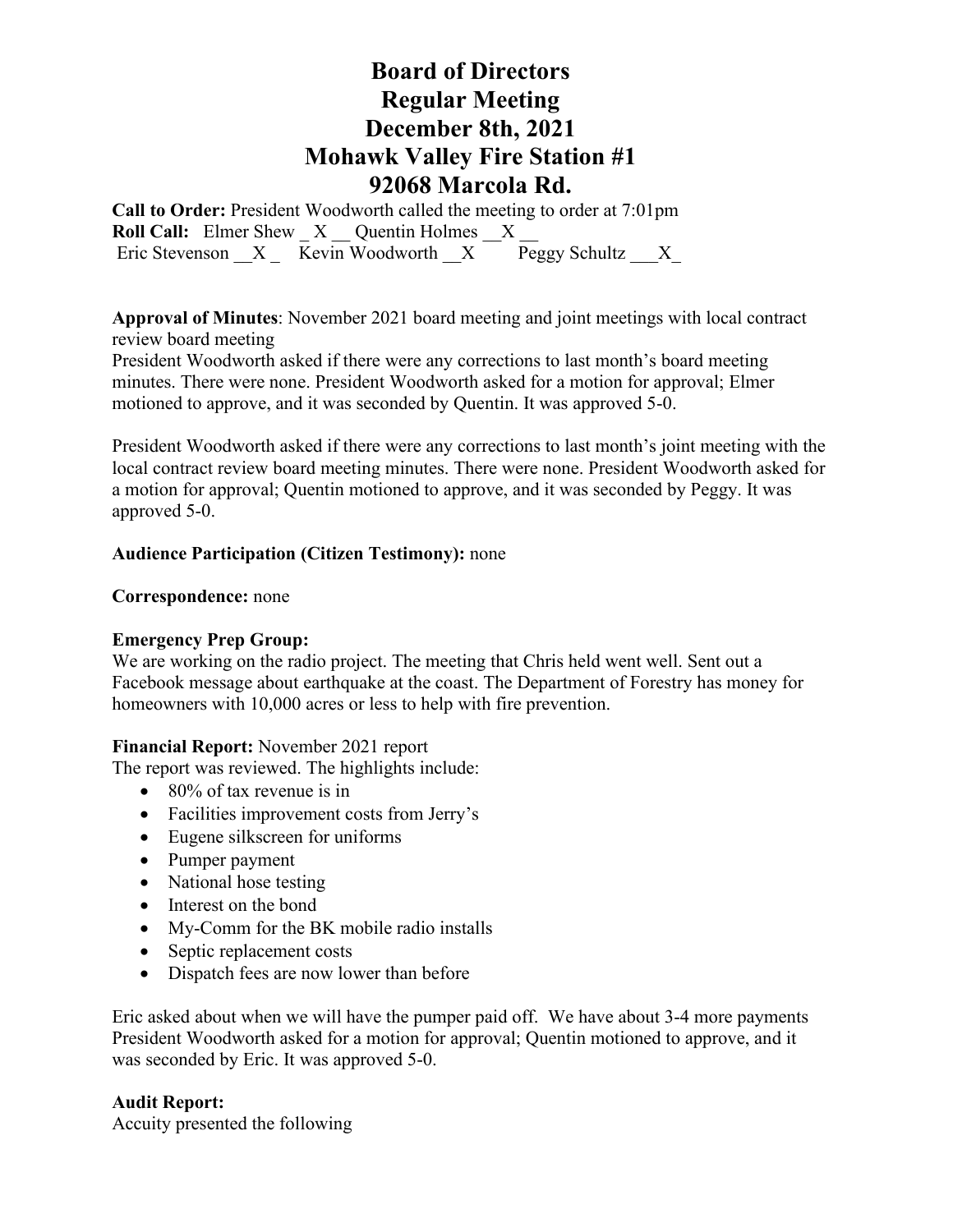# **Board of Directors Regular Meeting December 8th, 2021 Mohawk Valley Fire Station #1 92068 Marcola Rd.**

- No audit findings
- Equipment reserves and General Balance look good and have grown
- No issues with grant compliance

**Fire Chief Report:** Officer's Report/ Maintenance Report/ Activity Report

The Activity Report was not included but it was discussed. The highlights include:

- Chief's hours were included
- Virtual radio committee meeting and discussion of needed to add that to the standard meetings now
- Training hours were short due to the holidays
- Calls as of 2021 are 453 which is the highest it has ever been
- Currently at around 11 calls for December

## **Maintenance Report**

The Maintenance Report was not included but it was discussed. The highlights include:

- Hose testing
- New batteries in 2 rigs
- 4 mobile radio installs
- Radio meeting plan work
- Coming up projects will be working on the grant for the radios and a major overhaul on 1421 pump. Discussion on what went wrong with it. President Woodworth asked how long ago we fixed it and it was about 2 years ago.

## **Old Business**:

1. Grants

We haven't heard from the SDAO grant but should soon We will not submit for the AFG grant because we just got the quotes, and it would be too late. The county may go for a large radio grant and if they get it, we will use that grant. We will work on the staffing grant next year.

- 2. COVID 19 Update None
- 3. Project Updates It was already discussed.

## **New Business:**

- 1. Seismic Work
	- a. RFP